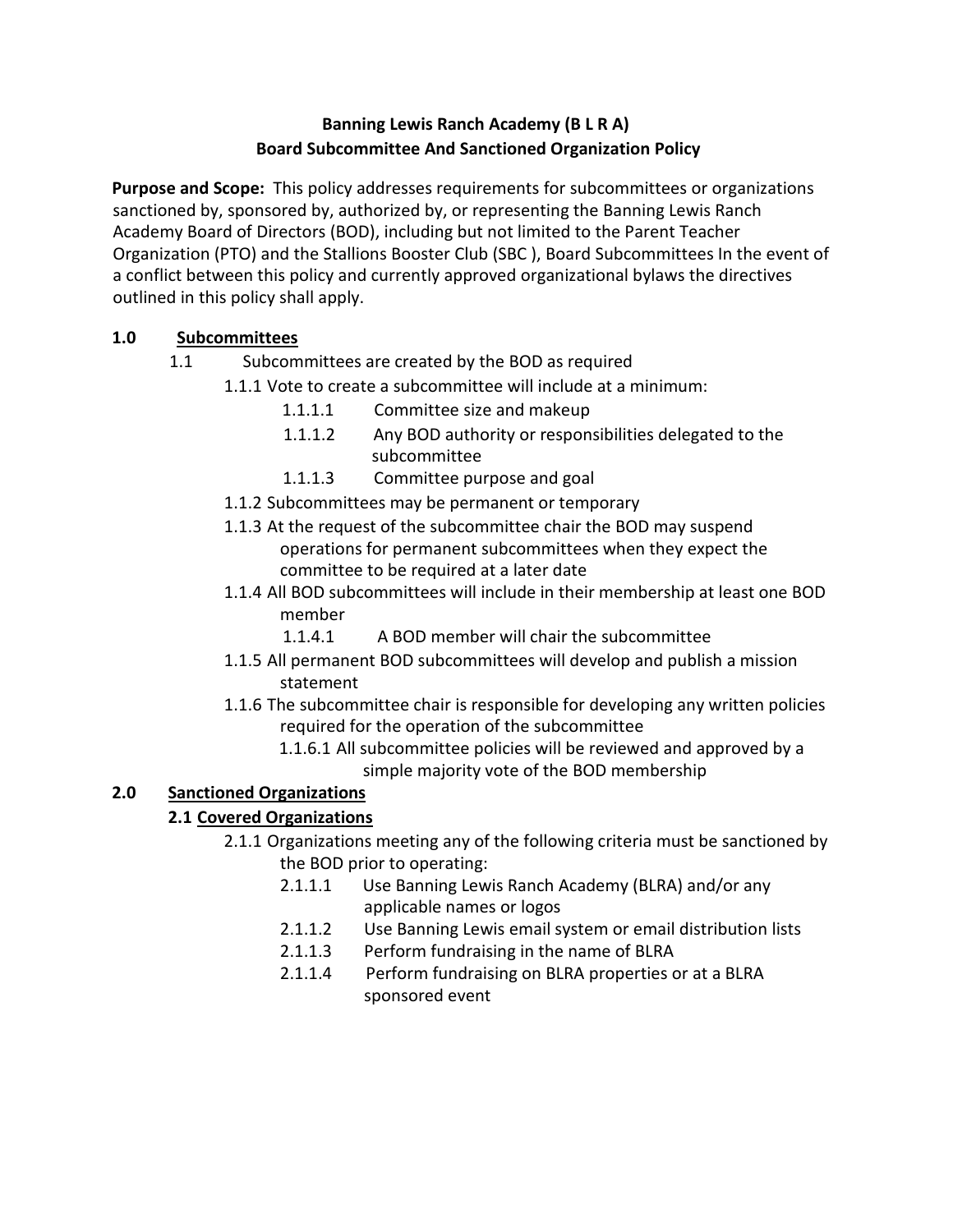- 2.1.1.5 Conduct operations in the name of BLRA
- 2.1.1.6 Conduct operations on BLRA properties
- 2.1.1.7 Any organization that represents itself as being affiliated with BLRA
- 2.1.2 The BOD may-by unanimous vote exempt an organization from this policy This option is at the sole discretion of the BOD

#### **2.2 Sanctioning Process**

- 2.2.1 Any organization wishing to be sanctioned shall:
	- 2.2.1.1 Request in writing to be added as a discussion item on a BOD meeting agenda
		- 2.2.1.1.1 The board will respond within ten business days in writing with the date and time of the meeting when the request will be discussed.
	- 2.2.1.2 The requester shall bring draft mission statement, vision statement, and bylaws to the BOD meeting
	- 2.2.1.3 The BOD will work with the requesting organization to finalize and approve the organization bylaws
		- 2.2.1.3.1.1 The BOD will attempt to finalize organization bylaws within sixty days of the BOD meeting at which the request was first discussed
		- 2.2.1.3.1.2 The BOD may choose to have the School attorney review proposed organizational bylaws. The BOD may also require the requesting organization to cover any and all fees associated with the legal review.
	- 2.2.1.4 They organization may not begin operations until after the organization is sanctioned by the BOD through a simple majority vote
		- 2.2.1.4.1 Operations include but are not limited to:
			- 2.2.1.4.1.1 Use of BLRA names or logos
			- 2.2.1.4.1.2 Use of BLRA facilities or email system
			- 2.2.1.4.1.3 Any fundraising planning or activity
			- 2.2.1.4.1.4 Mass parent or student contact other than interest surveys with prior approval from the BOD
		- 2.2.1.4.2 The BOD may by a simple majority vote grant an interim approval to the requesting organization
			- 2.2.1.4.2.1 Interim approval will be reflected in BOD meeting minutes and shall define what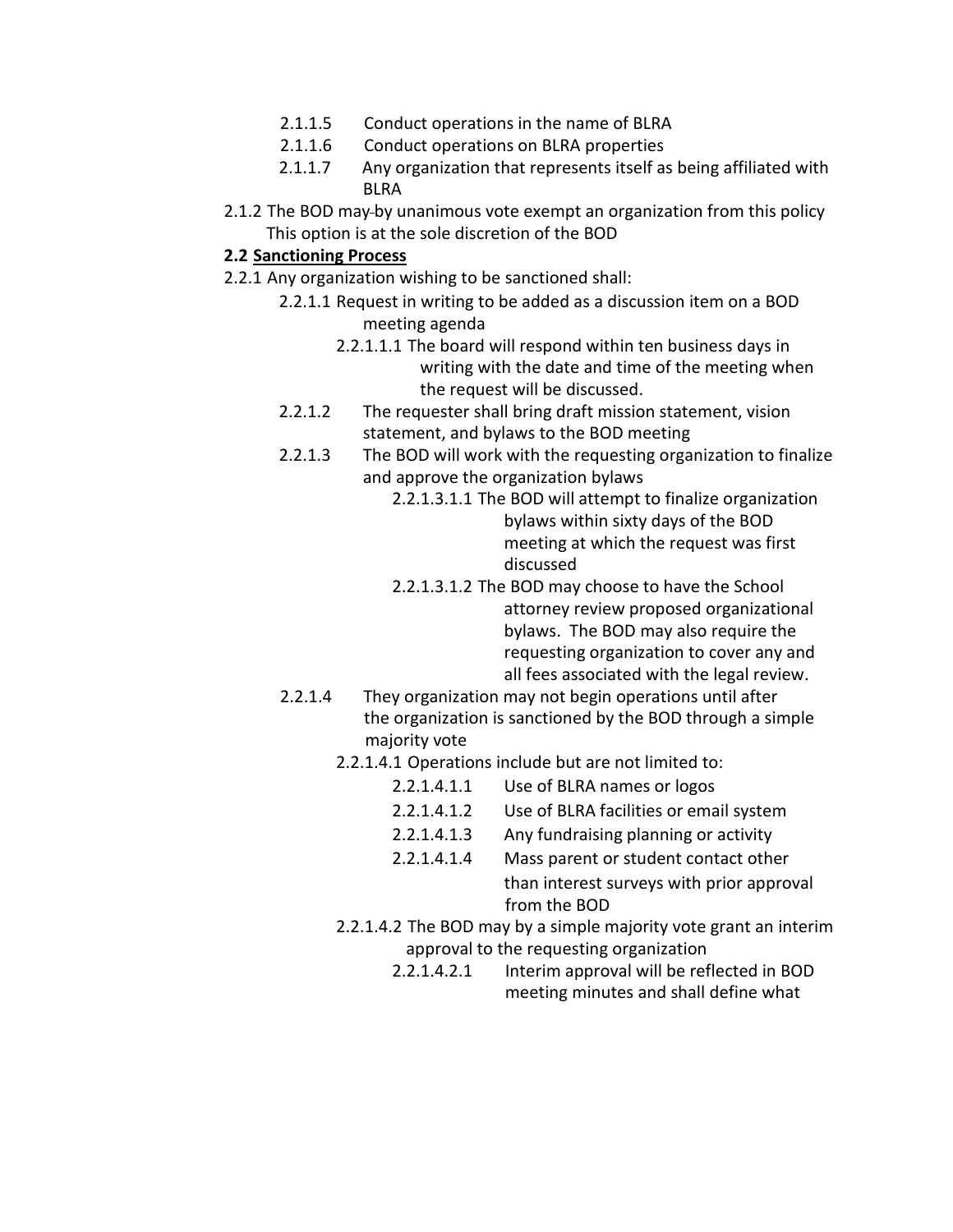activities are allowed and for what time period the interim approval is valid.

#### **2.3 Board Sanction**

- 2.3.1 Receiving BOD Sanction
	- 2.3.1.1 The BOD will vote to approve by a simple majority the organization's sanction and the organization's bylaws
	- 2.3.1.2 Any modifications to the organization's bylaws must be approved by a simple majority of the BOD

#### 2.3.2 Maintaining BOD Sanction

2.3.2.1 In order to maintain BOD sanction/endorsement a sanctioned organization/subcommittee at a minimum must:

- 2.3.2.1.1 Comply with all existing BOD policies and directives
	- 2.3.2.1.1.1 Directives include verbal, written, and email communications from the BOD indicated to be directive in nature. Verbal direction should be followed up with a written or email notification. Approved BOD minutes are considered a form of official written notification.
	- 2.3.2.1.1.2 BOD policies include BOD policies, school operations policies, and District 49 policies relevant to BLRA as determined by the BOD
	- 2.3.2.1.1.3 Policies may be modified, added, or deleted at any time. The BOD communications policy outlines how BOD policies are approved. Sanctioned organizations are expected to comply with all approved policies. In the event of new requirement a reasonable amount of time will be set by the BOD for organization compliance.

2.3.2.1.2 Comply with all BLR A staff member direction

2.3.2.1.2.1 Staff members acting as agents of the BOD must be considered authoritative at all times. In the event of a disagreement between organization leadership and staff the staff member direction shall be considered a BOD directive until such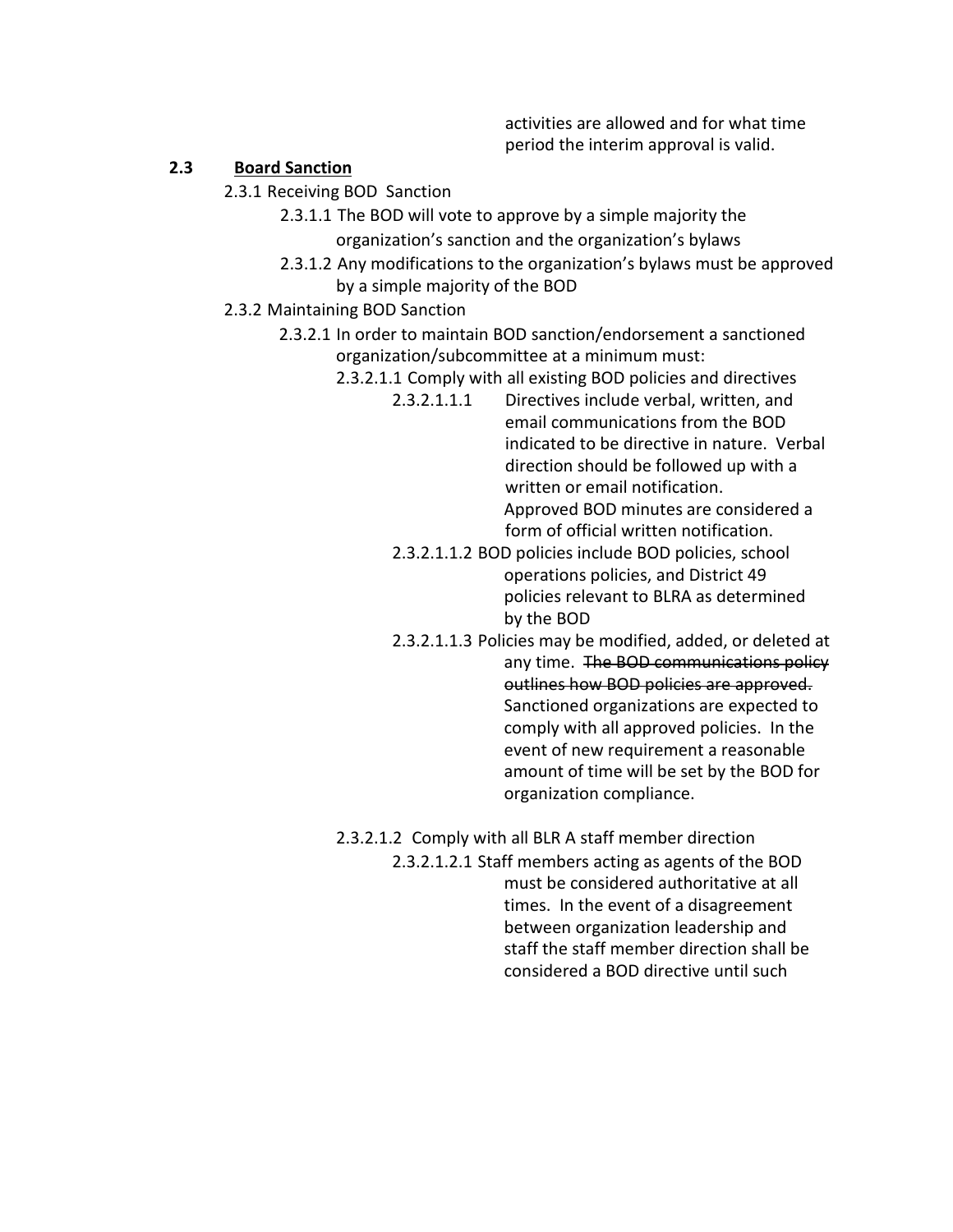time as the BOD can formally address the issue

2.3.2.1.3 Comply with BOD approved organization bylaws

2.3.2.1.3.1 Changes to organization bylaws must be approved by the BOD

- 2.3.3 Remedy for Non-Compliance
	- 2.3.3.1 The following are guidelines for remedy of noncompliance. At the sole discretion of the BOD noncompliance may be remedied by any actions approved by the BOD through a unanimous vote. All actions involving activity suspensions of thirty days require a five business day public notification of BOD vote. Actions involving longer suspensions or removal of officers require a ten business day public notification of BOD vote.
		- 2.3.3.1.1 Level One Remedy
			- 2.3.3.1.1.1 Remedy approved by BOD simple majority vote
			- 2.3.3.1.1.2 Email notification to BOD point of contact and organizational email informing organization of violation and requesting resolution of non-compliance by a BOD determined date
		- 2.3.3.1.2 Level Two Remedy
			- 2.3.3.1.2.1 Remedy approved by BOD unanimous vote
			- 2.3.3.1.2.2 Email notification to BOD point of contact and organizational email informing organization of violation and requesting resolution of non-compliance by a BOD determined date.
			- 2.3.3.1.2.3 If BOD deadline for resolution is not met all organizational functions are suspended until non-compliance is remedied.
		- 2.3.3.1.3 Level Three Remedy
			- 2.3.3.1.3.1 Intent to vote on remedy is posted in the BOD approved public notice posting location five business days prior to vote
			- 2.3.3.1.3.2 Remedy approved by BOD unanimous vote
			- 2.3.3.1.3.3 Email notification to BOD point of contact and organizational email informing organization of violation and requesting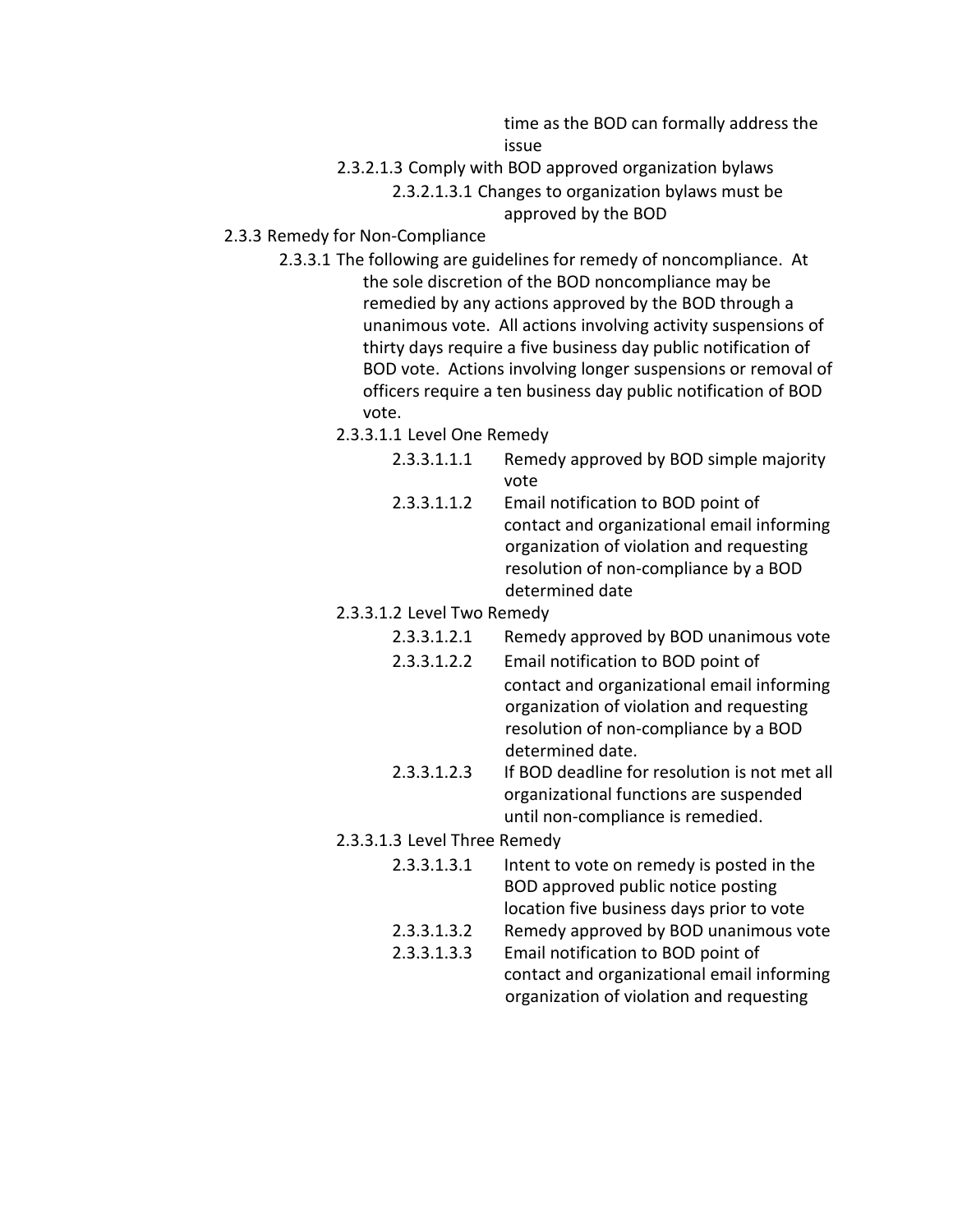resolution of non-compliance by a BOD determined date.

- 2.3.3.1.3.4 All organization functions are suspended for thirty days and until the noncompliance is remedied
- 2.3.3.1.4 Level Four Remedy
	- 2.3.3.1.4.1 Intent to vote on remedy is posted in the BOD approved public notice posting location ten business days prior to vote
	- 2.3.3.1.4.2 Intent to vote on remedy is included in the school weekly email to parents
	- 2.3.3.1.4.3 Remedy approved by BOD unanimous vote
	- 2.3.3.1.4.4 Email notification to organizational email informing organization of violation and requesting resolution of non-compliance by a BOD determined date. All organization functions are suspended until a joint meeting is held between the BOD and the organization officers. The BOD may choose to suspend organization operations until the organization process to replace officers is exercised
- 2.3.3.1.5 Level Five Remedy
	- 2.3.3.1.5.1 Intent to vote on remedy is posted in the BOD approved public notice posting location is posted ten business days prior to vote
	- 2.3.3.1.5.2 Intent to vote on remedy is included in the school weekly email to parents
	- 2.3.3.1.5.3 Remedy approved by BOD unanimous vote
	- 2.3.3.1.5.4 Email notification to organizational email informing organization of violation and requesting resolution of non-compliance by a BOD determined date. All organization functions are suspended for the remainder of the school year. The BOD may choose to suspend organization operations until the organization process to replace officers is exercised.
- 2.3.3.1.6 Level Six Remedy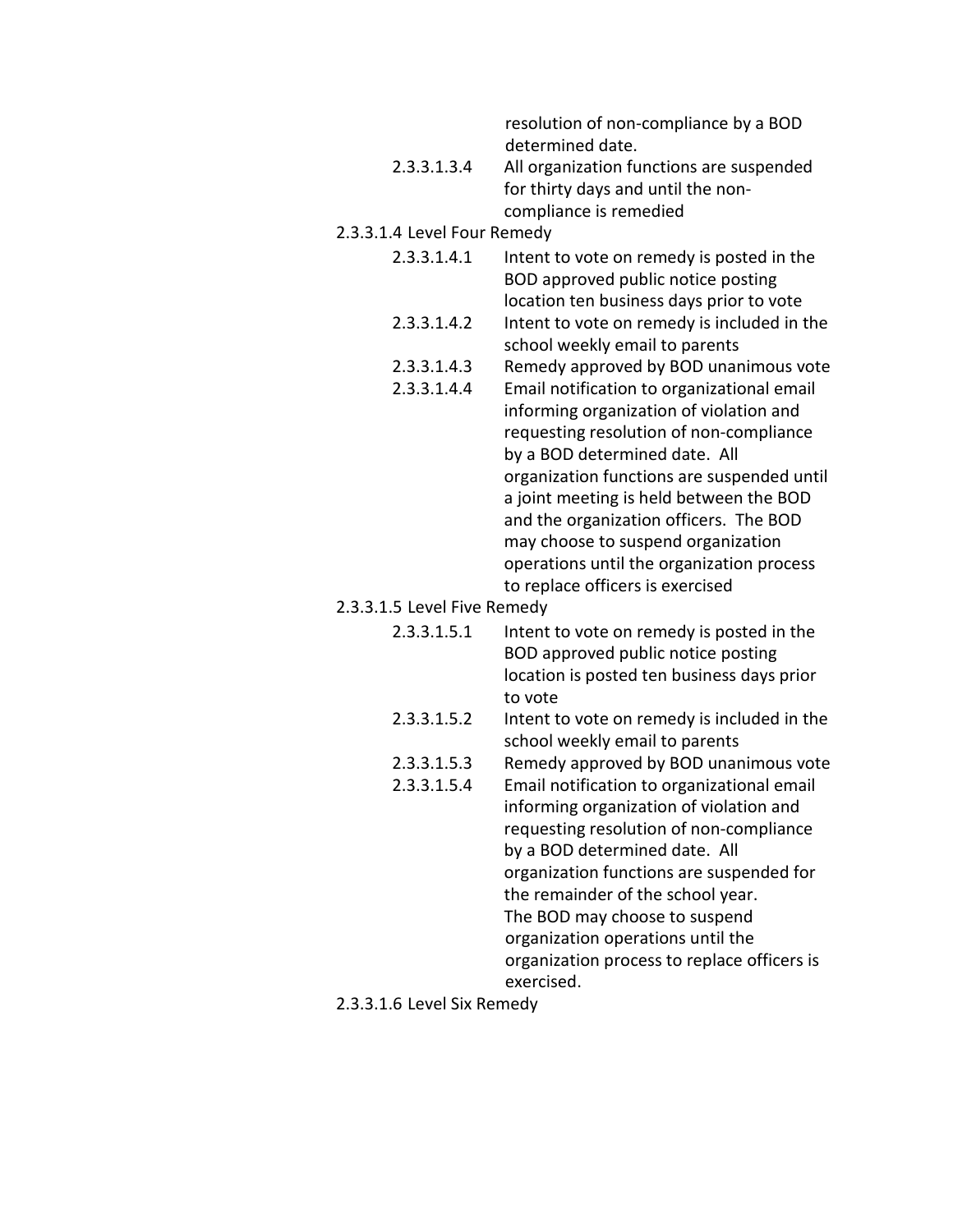- 2.3.3.1.6.1 Intent to vote on remedy is posted in the BOD approved public notice posting location twenty business days prior to scheduled vote
- 2.3.3.1.6.2 Intent to vote on remedy is included in the school weekly email to parents
- 2.3.3.1.6.3 Remedy approved by BOD unanimous vote
- 2.3.3.1.6.4 Organization is dissolved and BOD takes over finances for the organization. Once outstanding debts are resolved the remaining funds in the organizational accounts will be transferred to the general fund
- 2.3.3.1.7 Removal of Members/Officer
	- 2.3.3.1.7.1 Per Section 4 of the "Subcommittee and Sanctioned Organization Elected and Appointed Position Eligibility Policy," the BOD has final authority concerning the eligibility of elected and appointed positions, and the removal of elected or appointed individuals of subcommittees and sanctioned organizations.

### **2.4 Board Communications**

- 2.4.1 BOD Point of Contact
	- 2.4.1.1 The BOD considers the president or ranking officer in the organization the BOD point of contact.
	- 2.4.1.2 The ranking officer may delegate this responsibility by identifying the desired point of contact and providing contact information to the BOD
	- 2.4.1.3 The BOD requires contact information for all organization officers or leadership. Minimum contact information will include names, phone numbers, and email addresses.
		- 2.4.1.3.1 The BOD will be notified within 5 business days of any change in organization officers or leadership
		- 2.4.1.3.2 The BOD will be notified within 5 business days of any change in organization officers or leadership contact information
- 2.4.2 BOD Email Communications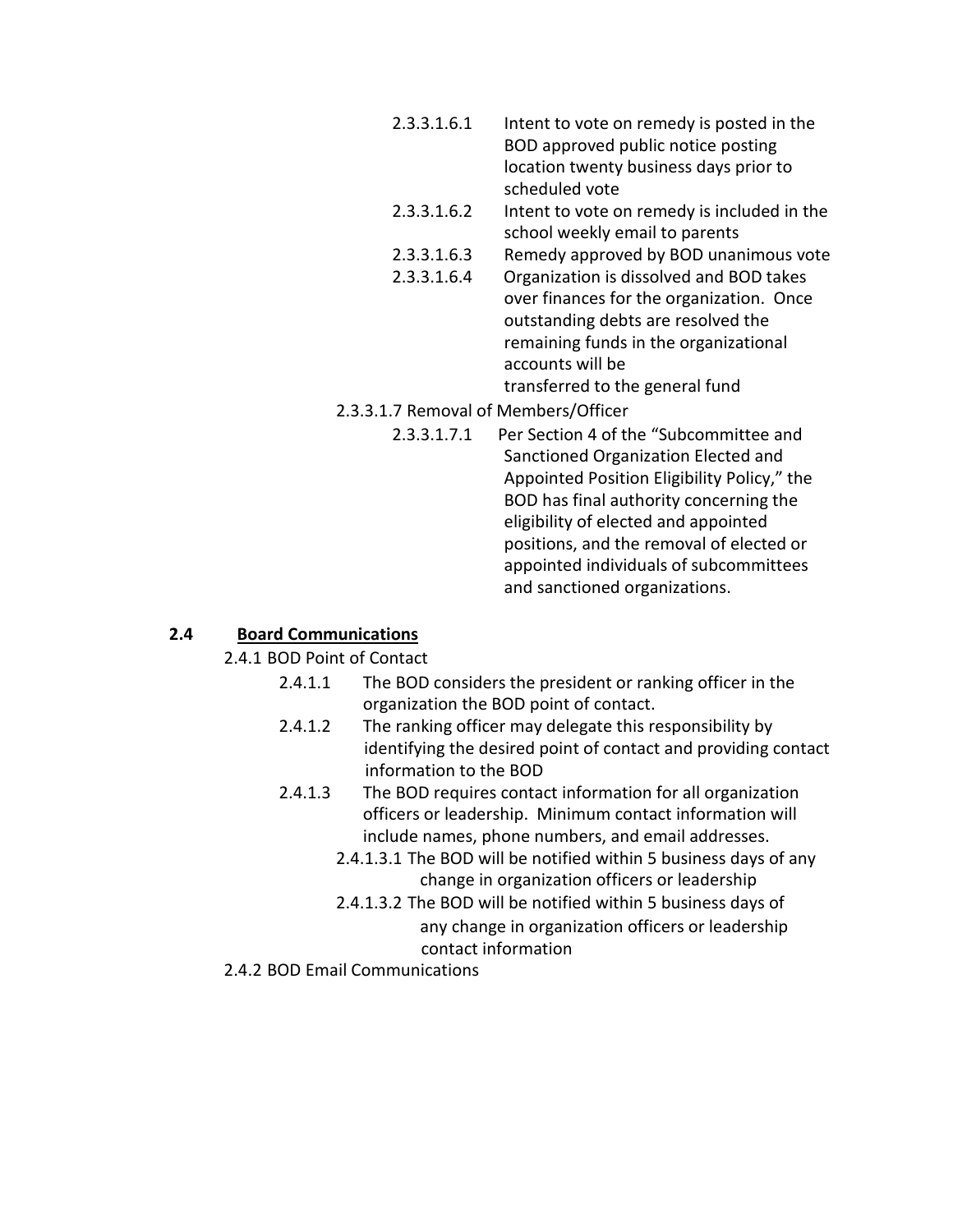- 2.4.2.1 Email correspondence from the BOD may be copied to an organizational account but it will be addressed to the BOD point of contact
- 2.4.2.2 Failure to respond to BOD email within five business days will be considered non-compliance and they BOD may choose to initiate a remedy action
- 2.4.3 BOD Meeting R equests
	- 2.4.3.1 Official BOD meeting requests will be addressed to the BOD point of contact and copied to the organization email account
	- 2.4.3.2 Failure to respond to a BOD meeting request within five business days will be considered non-compliance and they BOD may choose to initiate a remedy action
	- 2.4.3.3 Coordination of organization officers or leadership to support a BOD requested meeting is the sole responsibility of the president or ranking officer of the organization
- 2.4.4 BOD Reports
	- 2.4.4.1 The BOD requires a report from all sanctioned organizations monthly. Failure to comply with monthly reporting requirements will be considered noncompliance and the BOD may take remedy actions
	- 2.4.4.2 Organization monthly reports are due to the BOD email account NLT than five business days prior to the regularly scheduled BOD monthly meeting
	- 2.4.4.3 Organization monthly reports shall be submitted electronically
- 2.4.4.3.1 Hardcopies will not be accepted
	- 2.4.4.4 Information contained on the monthly report should be as current as possible but must at least be current as of the Friday before the report due date.
	- 2.4.4.5 Representatives may attend and/or be asked to attend meetings to address BOD questions

### **2.5 Contracts**

- 2.5.1 Scope of Contracts
	- 2.5.1.1 Organizations and Subcommittees are not agents of the BOD they may not enter into any contract with a scope beyond their own organization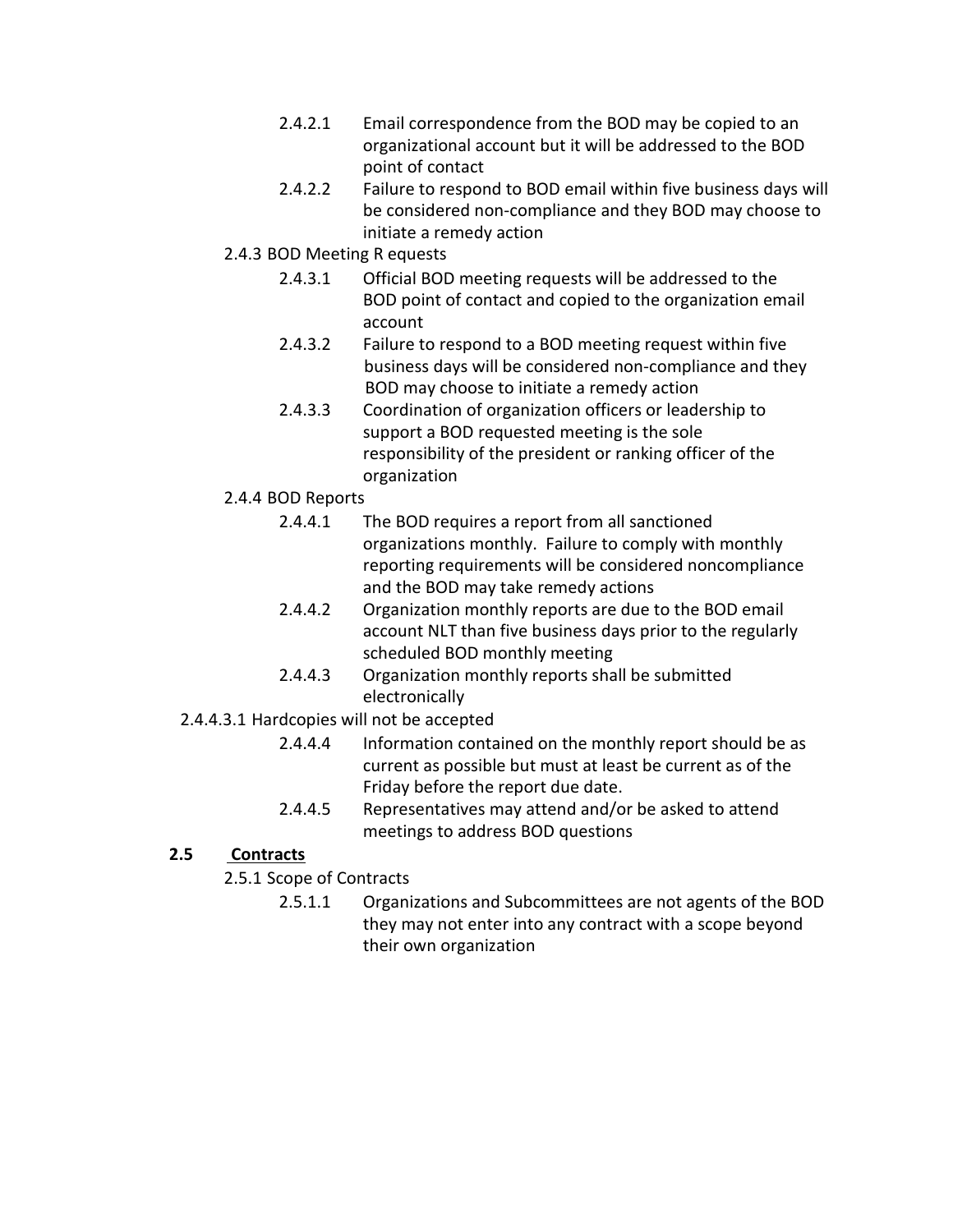- 2.5.1.2 Organizations may not enter into any contract with a period of performance that extends beyond the current term of the officers signing the contract
- 2.5.2 Contract Approval
	- 2.5.2.1 Any contract signed by a sanctioned organization or subcommittee must be approved by a majority vote of the BOD prior to the contract being signed
		- 2.5.2.1.1 Any contract received at least seven days prior to the regular scheduled BOD meeting will be added to the agenda and reviewed at the BOD meeting.
		- 2.5.2.1.2 The BOD will make every effort to approve the contract at that meeting.
		- 2.5.2.1.3 Requesting organization must have in person representation at the BOD meeting or the contract will not be reviewed
		- 2.5.2.1.4 At the sole discretion of the BOD the BOD may choose to have a legal review of any submitted contract. The BOD may also require the requesting organization to cover any and all fees associated with the legal review
- 2.5.3 Contract Default
	- 2.5.3.1 The BOD is not responsible for any breach or default of contract that may result from a remedy action which suspends organizational activities. Any penalties or fees in these situations are the sole responsibility of the organization signing the contract

## **2.6 Financial Accountability**

- 2.6.1 In addition to the required monthly reports, all subcommittees and sanctioned organizations that have revenues must establish these general accounting practices
	- 2.6.1.1 All invoices for payment for goods or services shall require the approval of at least one designated officer of the organization
	- 2.6.1.2 All reimbursements to individuals must be accompanied by a reimbursement form that includes a copy of the receipts documenting the expenditure
	- 2.6.1.3 No member of the organization shall approve reimbursement to themselves without co-approval by an officer of the organization